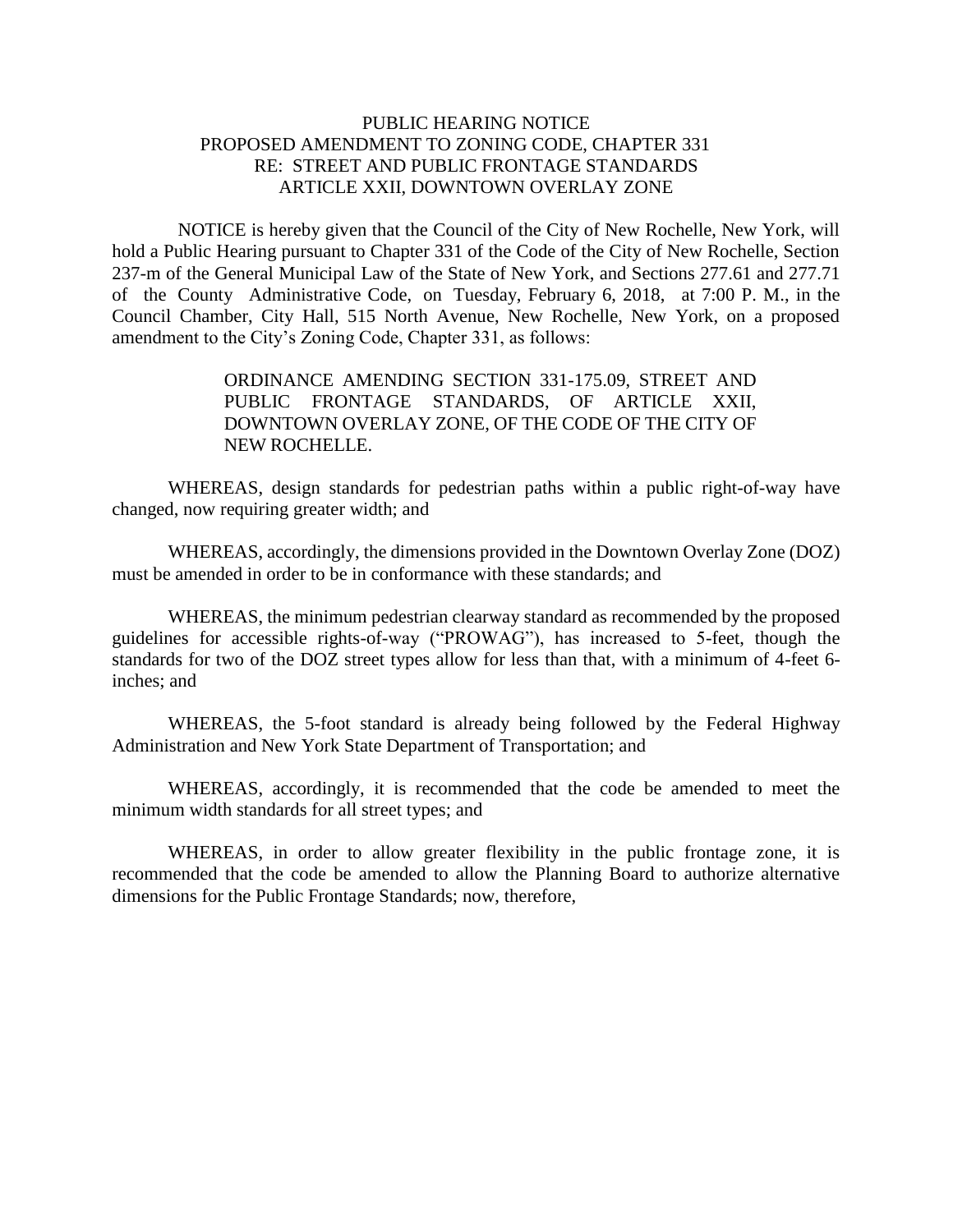BE IT ORDAINED by the City of New Rochelle:

Section 1. Section 331-175.09, Street and Public Frontage Standards, of Article XXII, Downtown Overlay Zone, of the Code of the City of New Rochelle is hereby amended as follows: